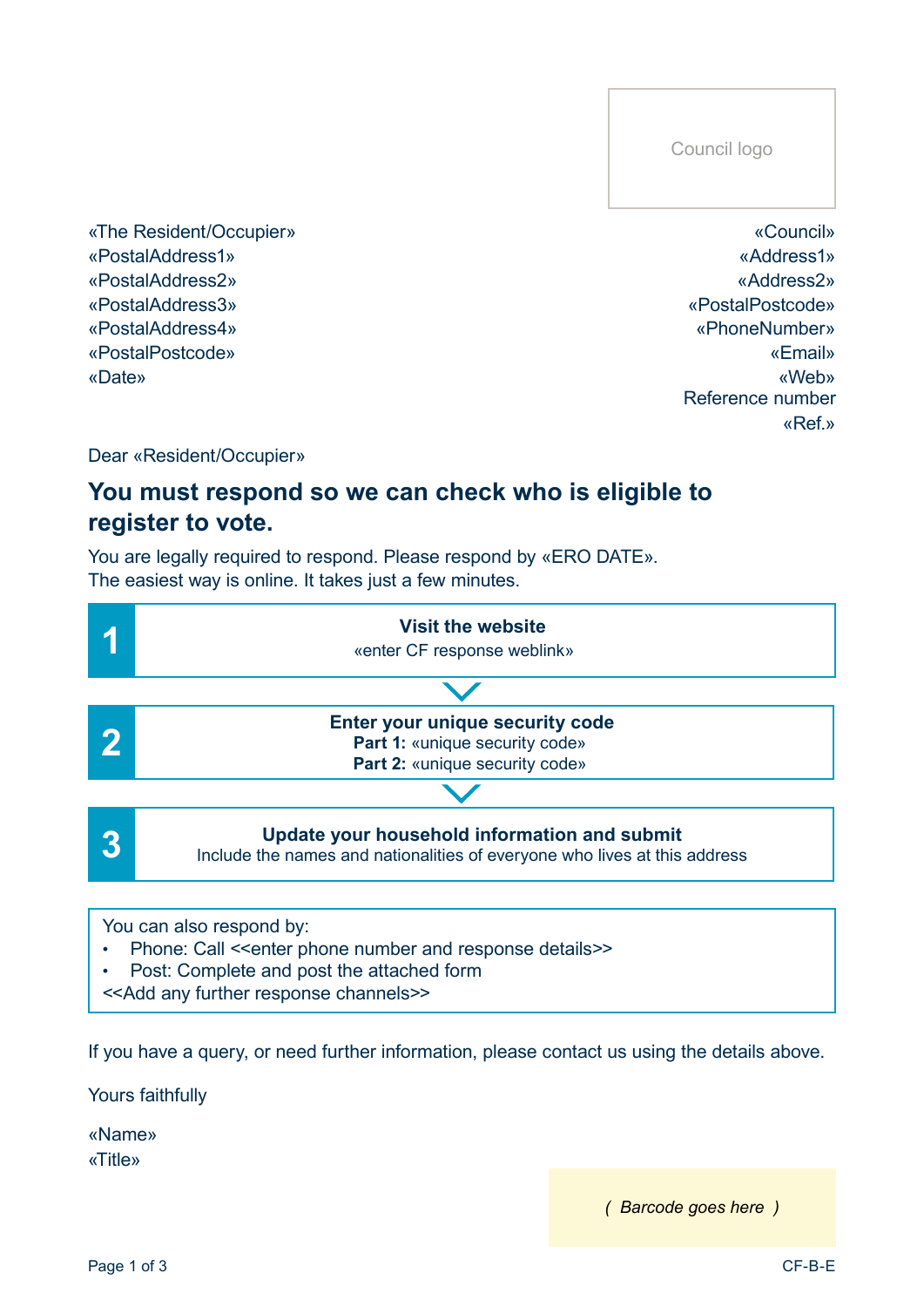**Canvass Form**

## «Street» «Town»

«County» «Postcode2»

## **Check who is eligible to register to vote 1**

We need to know who lives at this address in order to check who is eligible to register to vote. Information on who is eligible to register to vote can be found on page 3. The easiest way to respond is online **«enter CF response weblink». You can also respond by post using this form.** 

**Add the details of anyone eligible to register to vote at this address. This includes anyone over the age of 16**

| <b>Full Name</b> | <b>Nationality</b> | Aged 76<br>or over<br>(exempt from Phone)<br>jury service) (optional) | Email<br>(optional) |
|------------------|--------------------|-----------------------------------------------------------------------|---------------------|
|                  |                    | $Yes \Box No \Box$                                                    |                     |
|                  |                    | $Yes \Box No \Box$                                                    |                     |
|                  |                    | $Yes \Box No \Box$                                                    |                     |
|                  |                    | $Yes \Box No \Box$                                                    |                     |
|                  |                    | $Yes \Box No \Box$                                                    |                     |

Providing an email and phone number gives a quick and easy way to contact you about your registration. Not enough space? Please write further names on a separate sheet of paper. Each person added will also need to complete a registration application. They can do this at **gov.uk/register-to-vote**. We will send each new person a form if they do not apply online.

## **2 Fill in this section if there is no one at this address who is eligible to register to vote**

Please tick.

The property is empty

 None of the residents are eligible to vote because of their nationality. Please give their nationalities

This is solely a business premises

Other reason (please state)

This is a second home

## **3 Declaration**

As far as I know, the details on this form are true. I understand that it may be an offence to fail to provide the information asked for in this form and if convicted I may be fined up to £1000.

I understand that it is an offence to knowingly provide false information in this form, or to do so with reason to suspect that the information is false and if convicted I may be imprisoned for up to six months, and/or face an unlimited fine. **Signature Full name** (CAPITALS)

| Today's date (dd/mm/yyyy)<br>If you don't live at this address, please tell us who you are (e.g. landlord). | <b>Phone</b><br>(optional)<br><b>Email</b><br>(optional) |  |
|-------------------------------------------------------------------------------------------------------------|----------------------------------------------------------|--|
|-------------------------------------------------------------------------------------------------------------|----------------------------------------------------------|--|

*( Barcode goes here )*